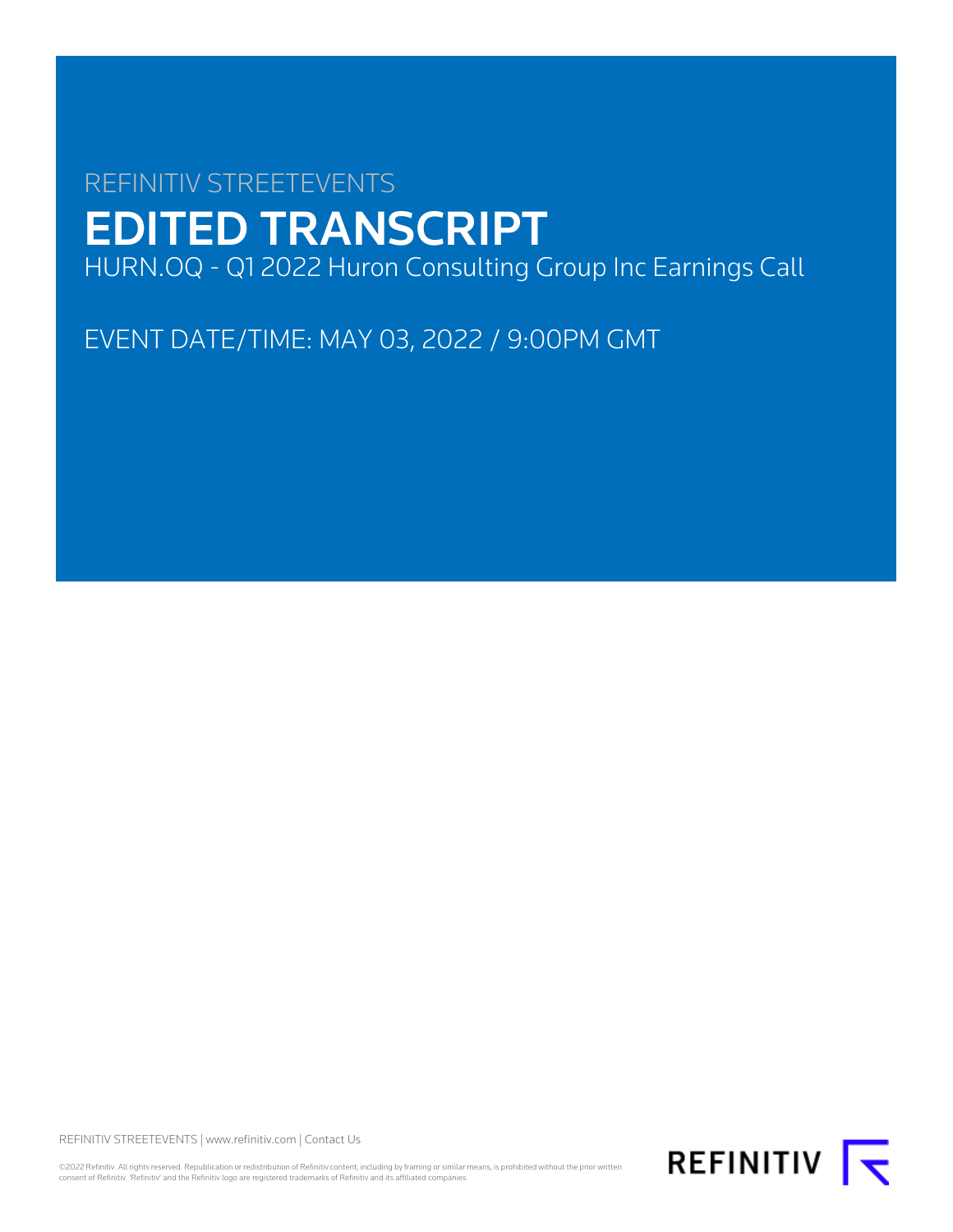# **CORPORATE PARTICIPANTS**

**[C. Mark Hussey](#page-10-0)** Huron Consulting Group Inc. - President & COO **[James H. Roth](#page-1-0)** Huron Consulting Group Inc. - CEO & Director **[John D. Kelly](#page-3-0)** Huron Consulting Group Inc. - Executive VP, CFO & Treasurer

# **CONFERENCE CALL PARTICIPANTS**

**[Andrew Owen Nicholas](#page-7-0)** William Blair & Company L.L.C., Research Division - Analyst **[Jasper James Bibb](#page-5-0)** Truist Securities, Inc., Research Division - Associate **[Kevin Mark Steinke](#page-10-1)** Barrington Research Associates, Inc., Research Division - MD **[William Sutherland](#page-8-0)** The Benchmark Company, LLC, Research Division - Senior Equity Analyst

### **PRESENTATION**

#### **Operator**

Good afternoon, ladies and gentlemen, and welcome to Huron Consulting Group's webcast to discuss the financial results for the first quarter 2022. (Operator Instructions) As a reminder, this conference call is being recorded.

Before we begin, I would like to point all of you to the disclosure at the end of the company's news release for information about any forward-looking statements that may be made or discussed on this call. The news release is posted on Huron's website. Please review that information along with the filings with the SEC for a disclosure of factors that may impact subjects discussed in this afternoon's webcast. The company will be discussing one or more non-GAAP financial measures.

Please look at the earnings release and on Huron's website for all of the disclosures required by the SEC, including reconciliations to the most comparable GAAP numbers.

<span id="page-1-0"></span>And now I would like to turn the call over to Jim Roth, Chief Executive Officer of Huron Consulting Group. Mr. Roth, please go ahead.

#### **James H. Roth** - Huron Consulting Group Inc. - CEO & Director

Good afternoon, and welcome to Huron Consulting Group's First Quarter 2022 Earnings Call. With me today are John Kelly, our Chief Financial Officer; and Mark Hussey, our President and Chief Operating Officer.

Our strong first quarter results reflect the continued momentum that started early in 2021 and has now expanded across all 3 of our operating segments. Revenues grew 28% over the prior year quarter, reflective of the strong demand in each of our core industries. In addition, our digital revenues increased 36% in the first quarter of 2022 over the same period in 2021, reflecting solid demand for improved integration of technology and analytics into our clients' business operations.

As we've shared on previous earnings calls, our strong results further demonstrate that we are delivering on our commitment to sustainable revenue growth and improved profitability. As we will discuss in a few minutes, demand for our services across industries remains strong, and we are strategically and operationally well positioned to take advantage of the vibrant market ahead.

I will now share some additional insight into our first quarter performance. During the first quarter, Healthcare segment revenues grew 27% over the prior year quarter. The increase in revenues in Q1 of 2022 was driven by strength in demand for our performance improvements, revenue cycle managed services and digital offerings.

 $\overline{2}$ 

REFINITIV STREETEVENTS | [www.refinitiv.com](https://www.refinitiv.com/) | [Contact Us](https://www.refinitiv.com/en/contact-us)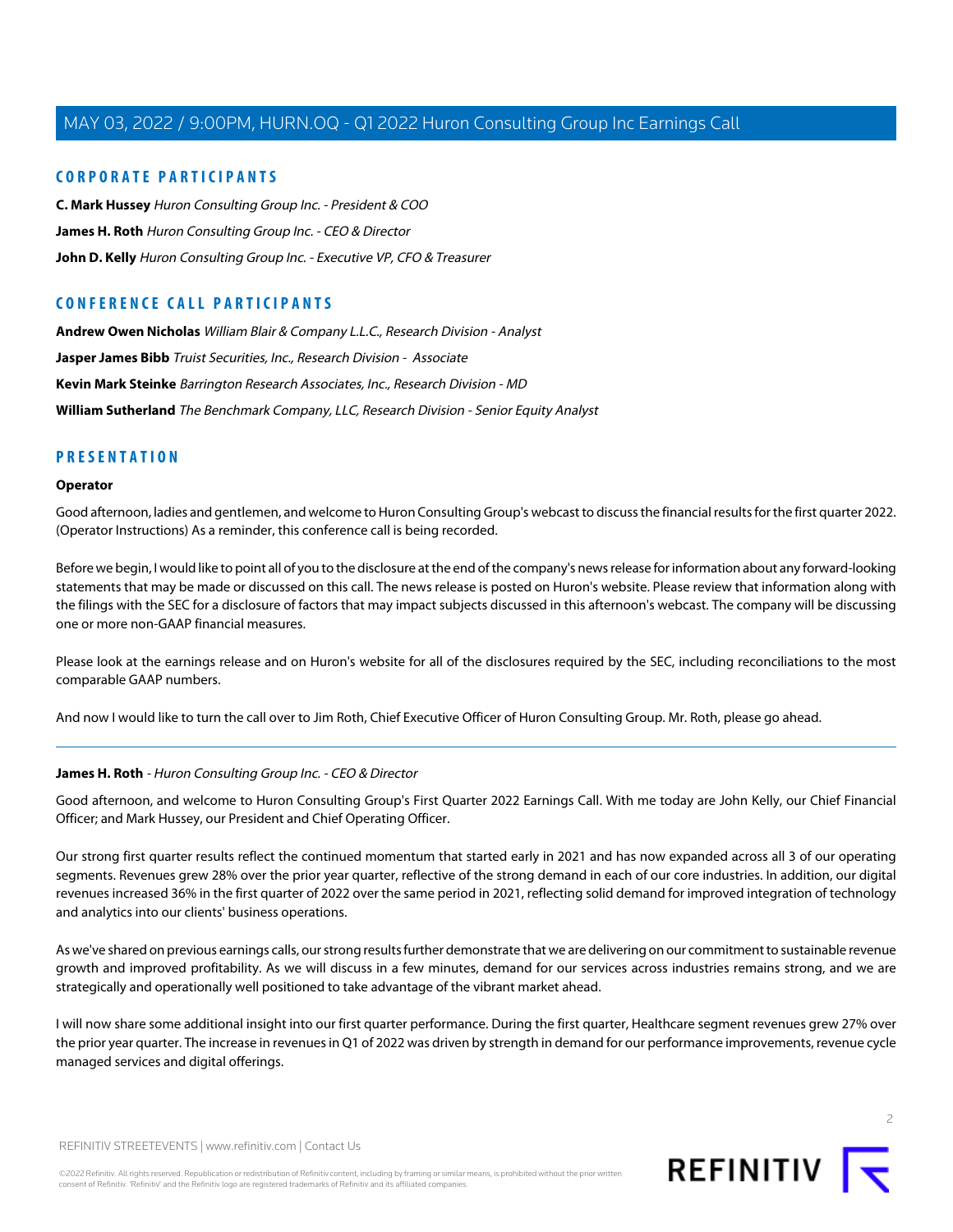We've mentioned on recent investor calls the ongoing challenges facing the health care industry. It's worth reiterating the primary challenges facing our clients, as we expect these challenges to continue for the foreseeable future. We see the most difficult challenge as the strained cost structure stemming from dramatic increases in labor costs. High turnover, increased compensation for clinical and administrative staff, and a heavy reliance on contract labor has pushed costs well in excess of the trend in reimbursement rates. These factors, coupled with employee burnout, worsening payer mix and inconsistent volume recovery, have all contributed to increased financial pressures for much of our client base. We expect these pressures will continue to drive increased demand for our performance improvement, strategy and people-related offerings.

In addition, health care providers are focused on evolving their care delivery models, including by establishing virtual care in the home. Through our exclusive partnership with Medically Home, we have successfully implemented the hospital-at-home model for numerous health systems to help them create competitive differentiation, expand consumer choice and increase their growth potential.

The opportunities to treat patients at home are part of a broader trend in digital transformation among health care providers. As reflected in the strong growth in our digital offerings, we are providing the data, analytics and technology to help our clients achieve growth and scale in their business models while helping them stay competitive amidst an increasing array of nontraditional participants in the health care market. Our deep subject matter expertise and our consistent ability to transform our clients' businesses and deliver measurable improved outcomes positions us to address the demand in the market today and the growing market opportunity in the years to come.

Turning now to the Education segment. In the first quarter of 2022, Education segment revenues grew 57% over the prior year quarter, driven by strong broad-based demand across all of our offerings in this segment. Education segment revenues grew 20% sequentially over the fourth quarter of 2021, highlighting the continued momentum in demand for our services in the education industry.

As we indicated in our recent Investor Day, over 75% of higher education institutions are seeking to change the way they do business following the pandemic. These changes include transitioning to the cloud, executing plans to ensure future financial sustainability, expanding the research enterprise and seeking better ways to serve the student population while attracting new students in a demographically challenged environment. Our Investor Day created an opportunity for us to provide greater insight as to aspects of our education industry capabilities that we believe are underappreciated among the investor community.

We are bringing to market offerings that are in high demand as our client base makes long awaited changes to the way they operate their business. In particular, many of our large research university clients are having to make significant investments in upgrading their digital capabilities and improving the efficiency in which they manage their academic and research operations. With our team of over 1,000 employees focused exclusively in the education industry, we have a distinct competitive advantage and are well positioned to help our clients achieve their goals with our strong strategy and operations, research, student and digital capabilities.

Turning to the Commercial segment. In the first quarter of 2022, Commercial segment revenues grew 3% over the prior year quarter, driven by strong demand for our digital and strategy offerings in the commercial industries, particularly in financial services. The increase in revenues from our digital offerings were partially offset by the decrease in revenues from the divestiture of our Life Sciences business in the fourth quarter of 2021 and lower demand in our financial advisory capabilities.

Excluding the impact of the Life Sciences business, the Commercial segment grew 12% in Q1 2022 over the prior year quarter. Our digital and strategy capabilities continue to perform well, leveraging our deep industry expertise and distinct reputation as we build market share in the large and growing commercial market, most notably in the financial services and energy and utilities industries. Our digital offerings in the commercial markets grew 23% in the first quarter of 2022 as compared to the same period a year ago, further demonstrating the strong demand for our technology and analytics-related services. We've established a strong set of offerings, building a solid foundation from which we believe we can further accelerate growth in this segment.

Finally, let me turn to our outlook for the year. We typically do not adjust our annual guidance after the first quarter. However, our strong first quarter results and the demand across all of our operating segments lead us to increase our annual revenue and earnings guidance. As our press release indicates, we are increasing and narrowing our annual revenue guidance to \$1 billion to \$1.05 billion. We are also maintaining our adjusted

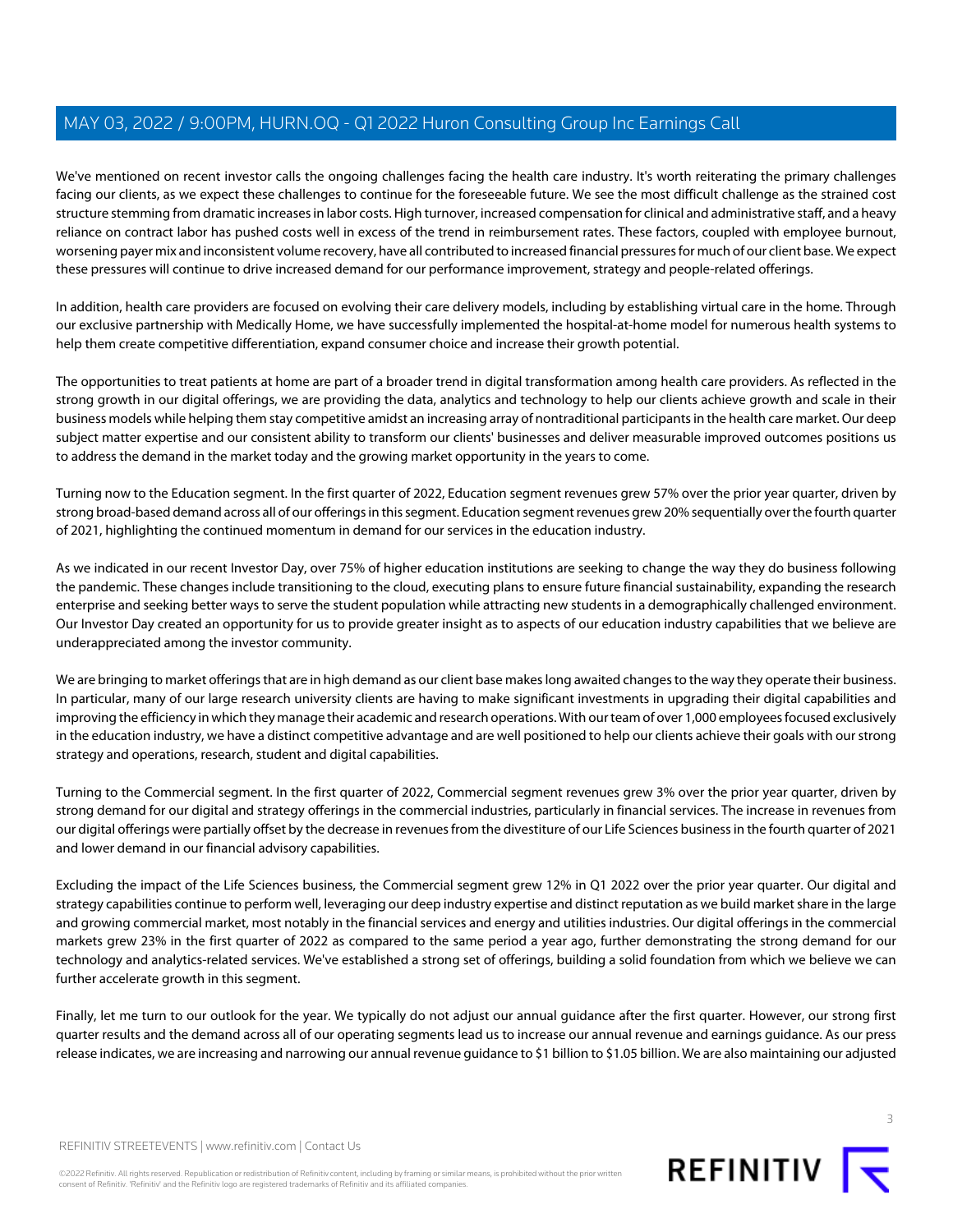EBITDA guidance in a range of 11.25% to 12.25% of revenues, and increasing and narrowing our adjusted diluted earnings per share in a range of \$3 to \$3.40. We are raising our revenue guidance to reflect the current and anticipated demand for our services across all segments.

As we mentioned at our recent Investor Day, to achieve our strategic and financial objectives, including delivering strong revenue growth and margin expansion, we are focused on accelerating growth in healthcare and education, growing our presence in the commercial industries, advancing our integrated digital platform, building a more sustainable base of revenue to drive consistent growth, and strategically deploying capital to accelerate our strategy and return capital to our shareholders.

We believe we have a significant growth opportunity ahead of us, and we are well positioned to capitalize on that opportunity. Market conditions remain favorable for our core offerings, and we believe that we will continue to achieve strong results consistent with the outlook we described in our Investor Day presentation and our commentary today. Now let me turn it over to John Kelly for a more detailed discussion of our financial results. John?

#### <span id="page-3-0"></span>**John D. Kelly** - Huron Consulting Group Inc. - Executive VP, CFO & Treasurer

Thank you, Jim, and good afternoon everyone. Before I begin, please note that I will be discussing non-GAAP financial measures, such as EBITDA, adjusted EBITDA, adjusted net income, adjusted EPS and free cash flow. Our press release, 10-Q and Investor Relations page on the Huron website have reconciliations of these non-GAAP measures to the most comparable GAAP measures, along with a discussion of why management uses these non-GAAP measures and why management believes they provide useful information to investors regarding our financial condition and operating results.

Now let me walk you through some of the key financial results for the quarter. Revenues for the first quarter of 2022 were \$260 million, up 28% from \$203.2 million in the same quarter of 2021. The increase in revenues in the quarter was driven by growth across all 3 operating segments, reflective of the significant growth opportunities in each of our core industries. In addition, revenue within our digital capability increased 36% in the first quarter of 2022 over the same period in 2021, reflecting increased demand across all of our core industries as our clients continue their digital transformation.

Net income was \$26.9 million or \$1.27 per diluted share in the first quarter of 2022, compared to \$5.4 million or \$0.24 per diluted share in the same quarter in the prior year. The increase in net income includes an unrealized gain of \$19.8 million net of tax for our investment in Medically Home. As Jim mentioned, we are focused on growing and serving clients who are establishing acute care delivered in the home via our exclusive partnership with Medically Home.

Our effective income tax rate in the first quarter of 2022 was 29.6% compared to 22.1% 1 year ago. Our effective tax rate for Q1 of 2022 was less favorable than the statutory rate, inclusive of state income taxes, primarily due to tax expense related to nondeductible losses on our investments used to fund our deferred compensation liability and certain nondeductible expense items. Adjusted EBITDA was \$22.1 million in Q1 2022 or 8.5% of revenues, compared to \$16.5 million in Q1 2021 or 8.1% of revenues. Adjusted non-GAAP net income was \$10.3 million or \$0.49 per diluted share in the first quarter of 2022, compared to \$7.8 million or \$0.35 per diluted share in the same period in 2021.

Now I'll make a few comments about the performance of each of our operating segments. The Healthcare segment generated 47% of total company revenues during the first quarter of 2022. This segment posted revenues of \$121.9 million for the first quarter of 2022, up \$25.9 million or 27% from the first quarter of 2021.

Revenues for the first quarter of 2022 included \$600,000 from our acquisition of Perception Health. The increase in revenue in the quarter reflects strong demand across our consulting and managed services and digital capabilities within the segment. Our consulting and managed services capability within Healthcare grew by 25% year-over-year during the first quarter, primarily reflecting increased demand for our performance improvement offerings. Our digital capability in Healthcare grew by 31%, reflecting increased demand for our EHR and ERP offerings.

Operating income margin for Healthcare was 23% for Q1 2022 compared to 24.8% for the same quarter in 2021. The quarter-over-quarter decrease in margin percentage was primarily attributable to increase salaries and wages for our revenue-generating professionals, inclusive of higher

 $\Delta$ 

REFINITIV STREETEVENTS | [www.refinitiv.com](https://www.refinitiv.com/) | [Contact Us](https://www.refinitiv.com/en/contact-us)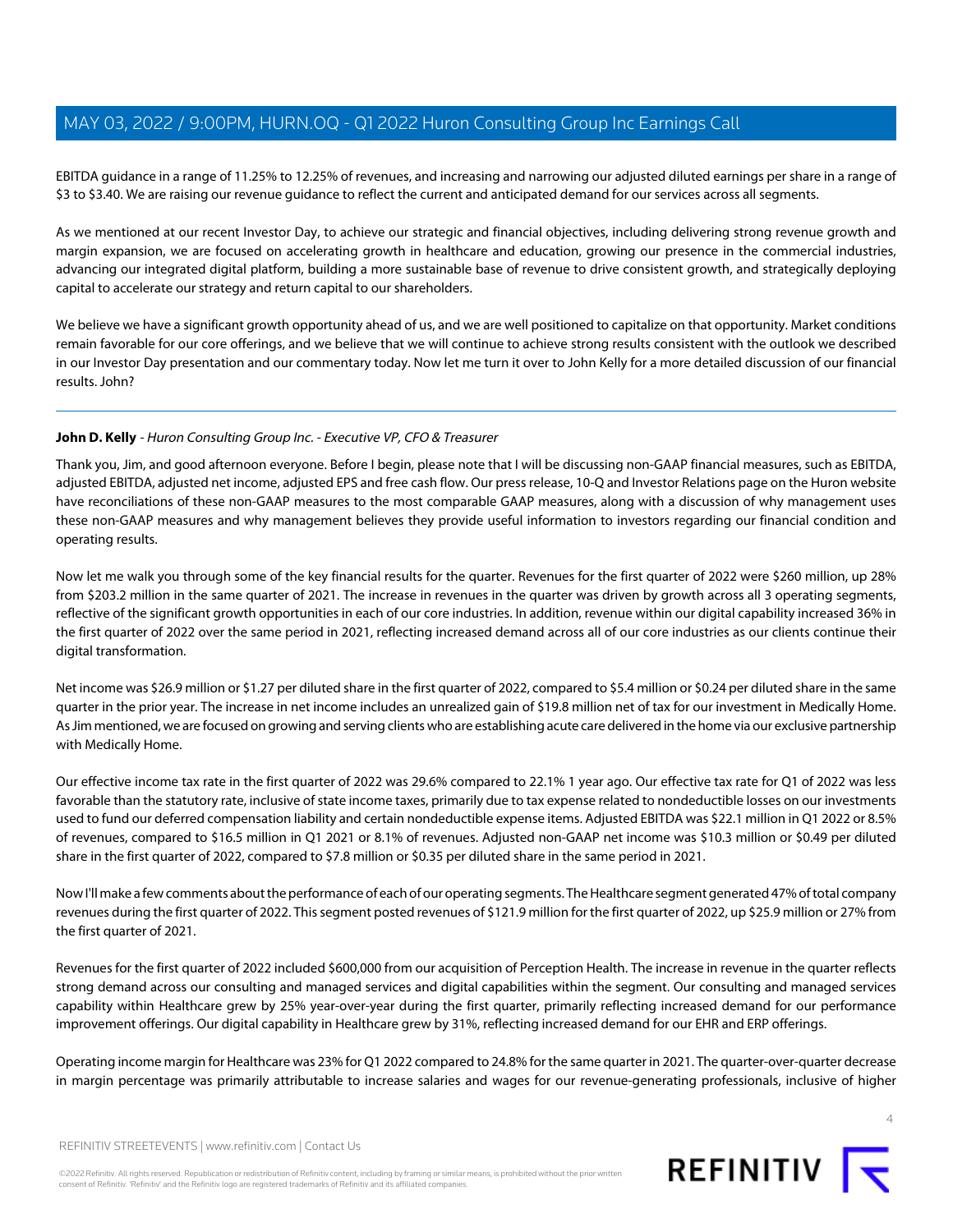performance bonuses, reflective of our full year expectations. As a reminder, our first quarter results also included the annual resetting of our wage basis for certain fringe items like the employer portion of FICA taxes and our 401(k) match.

The Education segment generated 31% of total company revenues during the first quarter of 2022. The segment posted record revenues of \$80.7 million in Q1 2022, up \$29.3 million or 57.1% from the first quarter of 2021. Revenues in the first quarter of 2022 included \$2.3 million from our acquisition of Whiteboard. The increase in revenue reflects the continued strong demand for all of our offerings across the segment. The continued demand for our offerings is further demonstrated by the Education segment's 20% sequential growth in the first quarter of 2022 over the record fourth quarter of 2021.

The operating income margin for Education was 17.7% for Q1 2022 compared to 16.6% for the same quarter in 2021. The quarter-over-quarter increase in margin was primarily due to revenue growth that outpaced increases in payroll costs, partially offset by an increase in contractor expenses as a percentage of revenues.

The Commercial segment generated 22% of total company revenues during the first quarter of 2022. The segment posted revenues of \$57.5 million in Q1 2022, up \$1.6 million or 2.9% from the first quarter of 2021. Revenues for the first quarter of 2022 included \$1 million of inorganic contributions from our acquisitions of Unico Solution and AIMDATA. The increase in revenues reflects strengthened demand for our digital offerings, partially offset by a decrease in revenues due to the divestiture of our Life Sciences business, which generated \$4.7 million in the first quarter of 2021. Our digital offerings in the commercial markets grew 23% in the first quarter of 2022 as compared to the same period a year ago.

Operating income margin for the Commercial segment was 21.2% for Q1 2022 compared to 17.6% for the same quarter in 2021. The quarter-over-quarter increase in margin was primarily due to the decrease in expenses driven by the divestiture of our Life Sciences business, partially offset by increases in contractor expenses and payroll cost for our support personnel as a percentage of revenues.

Let me provide some additional color on our capabilities before I turn to other corporate expenses. Our Consulting and Managed Services and digital capabilities both achieved a strong growth in the first quarter. On a full year basis, we expect the Consulting and Managed Services capability to generate operating income margin in the upper 20% range and the digital capability to generate operating margin in the high-teen percentage range.

Turning to corporate expenses. Corporate expenses not allocated at the segment level were \$33.5 million in Q1 2022 compared with \$28.9 million in Q1 2021. Unallocated corporate expenses in the first quarter of 2022 included a \$2.6 million reduction of expense related to the decrease in liability to participants in our deferred compensation plan, which is fully offset by the corresponding loss and other income related to the decrease in value of the assets used to fund that plan.

Conversely, unallocated corporate expenses in the first quarter of 2021 reflected an increase of expense of \$800,000 related to the deferred compensation plan. Absent the impact of our deferred compensation plan in both periods, the \$8 million increase in unallocated corporate expenses are primarily due to an increase in payroll costs, including increases in salary and related expenses, performance bonus expense and share-based compensation expense for our support personnel. The overall increase in unallocated corporate expenses also includes an increase in nonpayroll costs, primarily for legal fees and software and data hosting costs. We expect our quarterly run rate for corporate expenses to be in the low to mid-\$30 million range for the remainder of the year.

Now turning to the balance sheet and cash flows. DSO came in at 75 days from the first quarter of 2022 compared to 69 days for the fourth quarter of 2021 and 64 days for the first quarter of 2021. We continue to expect DSO to normalize to between 60 and 65 days in 2022 as we collect in several large projects that have contractual payment schedules extending into the second and third quarters of the year.

We finished the quarter with borrowings on our revolving credit facility of \$335 million and with cash of \$10 million, for net debt of \$325 million. This was a \$113 million increase compared to Q4 2021 as the first quarter reflects the payment of our annual bonuses. The first quarter also included \$24.1 million of share repurchases or approximately 527,000 shares under our current authorization of up to \$200 million, of which \$106 million in repurchases were made available as of March 31, 2022.

REFINITIV STREETEVENTS | [www.refinitiv.com](https://www.refinitiv.com/) | [Contact Us](https://www.refinitiv.com/en/contact-us)

©2022 Refinitiv. All rights reserved. Republication or redistribution of Refinitiv content, including by framing or similar means, is prohibited without the prior written consent of Refinitiv. 'Refinitiv' and the Refinitiv logo are registered trademarks of Refinitiv and its affiliated companies.



REFINITIV<sub>I</sub>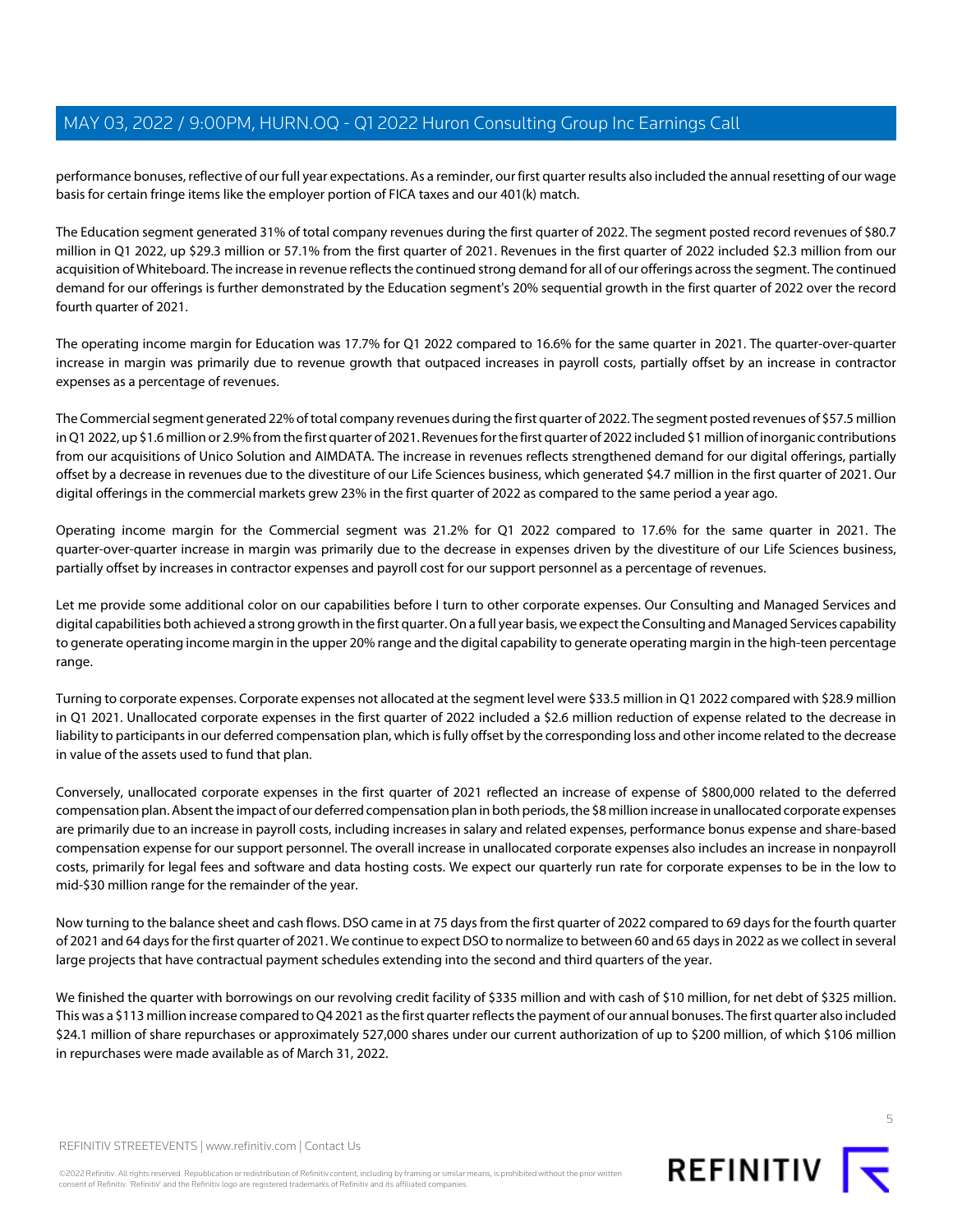Despite the significant outflows for annual bonus payments and share repurchases, our leverage ratio, as defined in our senior bank agreement, was approximately 2.2x adjusted EBITDA as of March 31, 2022, compared to 2.6x adjusted EBITDA at the end of Q1 2021. Cash flow used in operations in the first quarter of 2022 was \$79 million, and we used \$6 million of our cash to invest in capital expenditures, inclusive of internally developed software costs, resulting in free cash flow of negative \$85 million.

Finally, let me turn to our expectations and guidance for 2022. As Jim noted, we are raising and narrowing our full year 2022 revenue guidance to \$1 billion to \$1.05 billion. The increase in our revenue guidance primarily reflects the strong momentum across our business and the significant growth opportunities in each of our core industries. In addition, we are reaffirming our full year adjusted EBITDA guidance to be in a range of 11.25% to 12.25% of revenues, and we're increasing our full year adjusted non-GAAP diluted earnings per share guidance to be in a range of \$3 to \$3.40.

Finally, we continue to expect our full year effective tax rate to be in the range of 28% to 30%. We continue to expect to deploy our free cash flow consistent with the guidelines shared in our Investor Day presentation, with 25% to 50% directed towards share repurchases and 50% to 75% towards debt paydown or tuck-in M&A.

Thanks, everyone. I would now like to open the call up to questions. Operator?

# **QUESTIONS AND ANSWERS**

#### **Operator**

<span id="page-5-0"></span>(Operator Instructions) Our first question comes from Tobey Sommer of Truist Securities.

#### **Jasper James Bibb** - Truist Securities, Inc., Research Division - Associate

This is Jasper Bibb on for Tobey. 1Q was a much stronger start of the year than the prior expectation for a back half-weighted guide. I just wanted to ask, did you see growth accelerate later in the quarter? And is there anything to call out as far as new large projects or success fees?

#### **John D. Kelly** - Huron Consulting Group Inc. - Executive VP, CFO & Treasurer

I can take that one, Jasper. I think the growth was fairly steady over the course of the quarter. There were no onetime big fees or anything like that. I'd say in the normal course of our business, we're always signing new projects and some of them are larger in size, but I'd say that's kind of a normal thing.

But in terms of the first quarter, I think it was a demand that we saw strengthening as the quarter progressed and as a result of just good balance really across the different industries as well as the capabilities including a good mix of projects, including some which were larger size, but nothing kind of unusual during the quarter that led to the larger revenue number other than just solid demand.

#### **Jasper James Bibb** - Truist Securities, Inc., Research Division - Associate

Okay. And then how should we think about the cadence of utilization rates that's assumed in the updated guidance? Do you still think you could get to that historical 75%, 76% range by the end of this year?

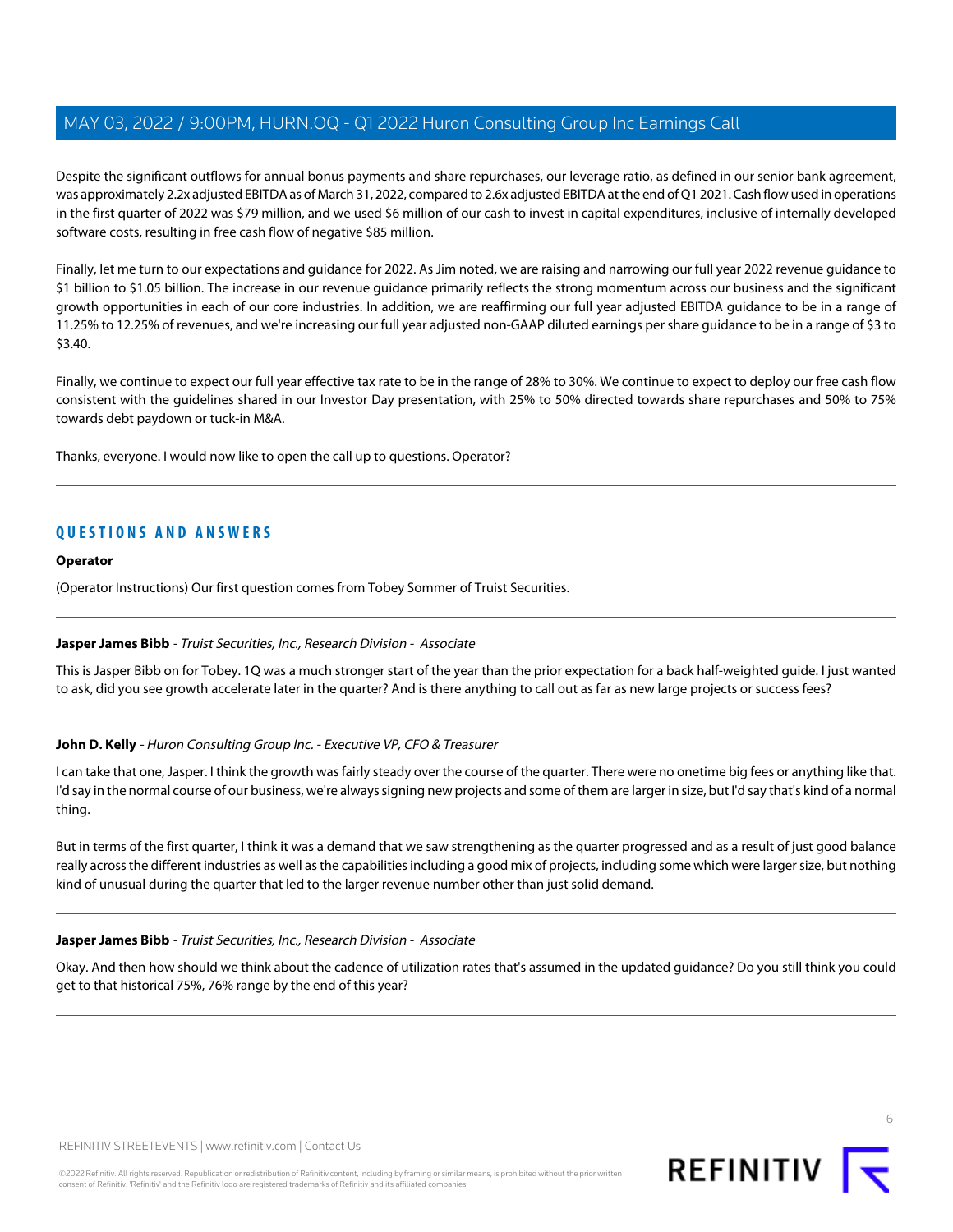### **John D. Kelly** - Huron Consulting Group Inc. - Executive VP, CFO & Treasurer

We do. We do think that. You can tell when you look at our headcount stats, Jasper, we've been in a mode where we've been hiring a lot of people. That was the back half of last year into the first quarter this year, and we've been hiring that talent to meet the demand that we see in the market. But naturally, there is a little bit of a ramp with that talent to get them fully up and utilized in our projects. So I think you saw some of that drag on the metrics during the first quarter. But certainly, as the year progresses, our expectation is that metric is going to tighten up and that we'll be able to get back to those historical levels.

#### **Jasper James Bibb** - Truist Securities, Inc., Research Division - Associate

Okay. And then I just want to ask about new bookings activity. How does the pipeline look today? And maybe you could contrast that for us versus how things looked at the start of the year when your customers were dealing with a bit more uncertainty related to COVID?

#### **James H. Roth** - Huron Consulting Group Inc. - CEO & Director

Jasper, this is Jim. As John indicated, we've had a pretty steady progression of demand that's kind of picked up as the year progressed. And so I think that's really what we're kind of up against. There's really no big flash points for us at this point in time. It's just -- it has really just been very steady demand. And I think we're seeing it really across all of our segments, as we indicated.

And we feel pretty good about the way the year is beginning to look at this point in time as well. I mean we're always going to be a little bit cautious about looking too far in the future, given everything that's going on in the world. But at this stage, we feel pretty good about the way things are demanding. And again, I think it's the fact that we're seeing it across really almost of our service lines and all of our businesses, that gives us some confidence that this is going to be a good indication of some solid demand into the future as well.

#### **John D. Kelly** - Huron Consulting Group Inc. - Executive VP, CFO & Treasurer

Yes, I agree with that, Jim. I've said quantitatively, we're pleased with the growth during the first quarter. We're pleased with the guiding growth for 2022. And the thing that gives us a lot of confidence is when we look at that pipeline and we look at the backlog, we're at or above our historical coverage ratios across most of the business at this time of the year. So that gives us confidence about the trend line that we've been able to project in the guidance for the year.

#### **Jasper James Bibb** - Truist Securities, Inc., Research Division - Associate

Last one for me. Some of the other professional services firms have described kind of in-year compensation adjustments as they try to keep pace with wage inflation. Have you seen that at all so far this year? Or do you think you are where you need to be from a wage perspective to stick to requisite talent?

#### **John D. Kelly** - Huron Consulting Group Inc. - Executive VP, CFO & Treasurer

From a wage perspective, Jasper, we've been monitoring that very closely going all the way back now really to the first half of last year. And so we've been proactive along those lines along the way up to this point. So we feel good that we've made adjustments along the way and that we're very competitive from a pay perspective.

And the rate compensation levels that we're at right now, they're all baked into the guidance that we've had out there, and there's really no change in that at this point versus the initial outlook that we gave in February. So we feel good that we've been making those adjustments as we've been going along and that those adjustments are reflected in the guide.



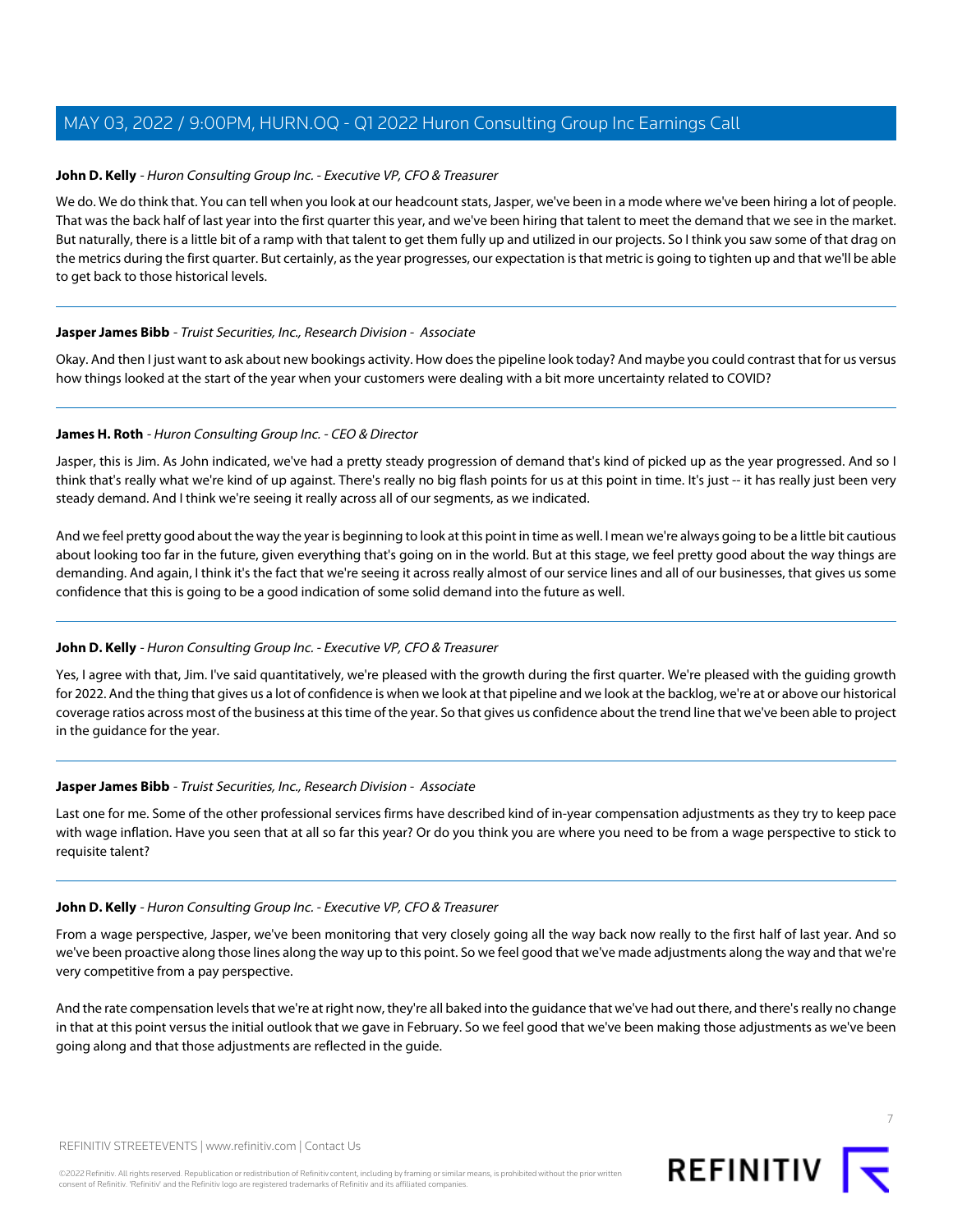#### **Operator**

Our next question comes from Andrew Nicholas of William Blair.

#### <span id="page-7-0"></span>**Andrew Owen Nicholas** - William Blair & Company L.L.C., Research Division - Analyst

First question I had was just actually combining some of Jasper's questions there. In terms of the hiring environment, it sounds like you're competitive on the wage front, so no concerns there, but was attrition kind of normalizing in the quarter, at least relative to some elevated levels for the industry, I think, as a whole last year? And just overall thoughts on kind of hitting hiring targets this year given what seems to be a really, really constructive backdrop for demand and seemingly a ton of work to do. Just wondering how confident you are in your ability to staff those projects appropriately?

### **James H. Roth** - Huron Consulting Group Inc. - CEO & Director

Andrew, this is Jim. I'll take a shot at answering that. First of all, I think in terms of the retention, we saw -- we obviously had a lot of -- we had through most of the pandemic, at least through the first half of, say, '21, we had lower than normal attrition. And then in the last part of 2021, the early part of 2022, we had -- well, actually the last part of 2021, we had higher-than-normal attrition. Things seem to have steadied right now for us where we're kind of seem to be, year-to-date, they seem to be holding at attrition rates that were consistent with the way we looked prior to the pandemic. So we feel like we're kind of, that along with the compensation commentary that John said where we made some adjustments, we feel pretty good about that. So from a turnover perspective, I think we're feeling that things are kind of now settling in a little bit better at levels that we're historically used to.

The ability to hire is -- we're having some challenges in the sense that our demand and supply is a little bit out of whack right now, where we do expect our utilization numbers to go up. But we have been, as John indicated, we've been hiring of people.

We also have a very strong demand right now. So our hiring focus right now is -- our hiring efforts are going full speed ahead in almost all of our businesses. And we are -- like we -- for many years, we've had a really good culture to build into. We feel like we've got some really good momentum. So that all helps. But we have a pretty strong demand right now. So it's -- we're kind of trying to balance this out a little bit by being aggressive on the recruiting front, but at the same time, trying to get back to our historical utilization.

Like we feel comfortable in the metrics that we've laid out in our guidance. And I think it's just -- we've spent a lot of time talking about recruiting and we've spent a lot of time talking about getting those people we've recruited up and going on the existing projects. So it's going to be a little bit of a challenge, I think, for a while just because it's a tough environment, but we seem to be managing through it very well, and really our businesses have been so readily deploying people and getting them trained and ready to go. So we feel good about that, but it's a lot of work right now, just particularly given the demand we have gone on.

#### **Andrew Owen Nicholas** - William Blair & Company L.L.C., Research Division - Analyst

Great. That's really helpful. And then for my follow-up, I just wanted to hone in on Q1 results a little bit further. Obviously, really, really strong growth, loose kind of extrapolating over the course of the next couple of quarters, if that is the case.

#### **John D. Kelly** - Huron Consulting Group Inc. - Executive VP, CFO & Treasurer

Andrew, it's John. I would say it was modestly better than our expectations going into the year. We felt good at the beginning of the year about our backlog and our pipeline and the comments we are getting from clients out in the market. So we felt good about our trajectory, a little bit better as we now start to move towards the remainder of the year. We're [in the ray] that we gave in guidance, though mathematically, we're basically calling for the back 9 months of this year versus the back 9 months of 2021 to be up overall, the midpoint of roughly 10%, around 10% and the 3rd quarter, so the next couple of quarters.

©2022 Refinitiv. All rights reserved. Republication or redistribution of Refinitiv content, including by framing or similar means, is prohibited without the prior written consent of Refinitiv. 'Refinitiv' and the Refinitiv logo are registered trademarks of Refinitiv and its affiliated companies.

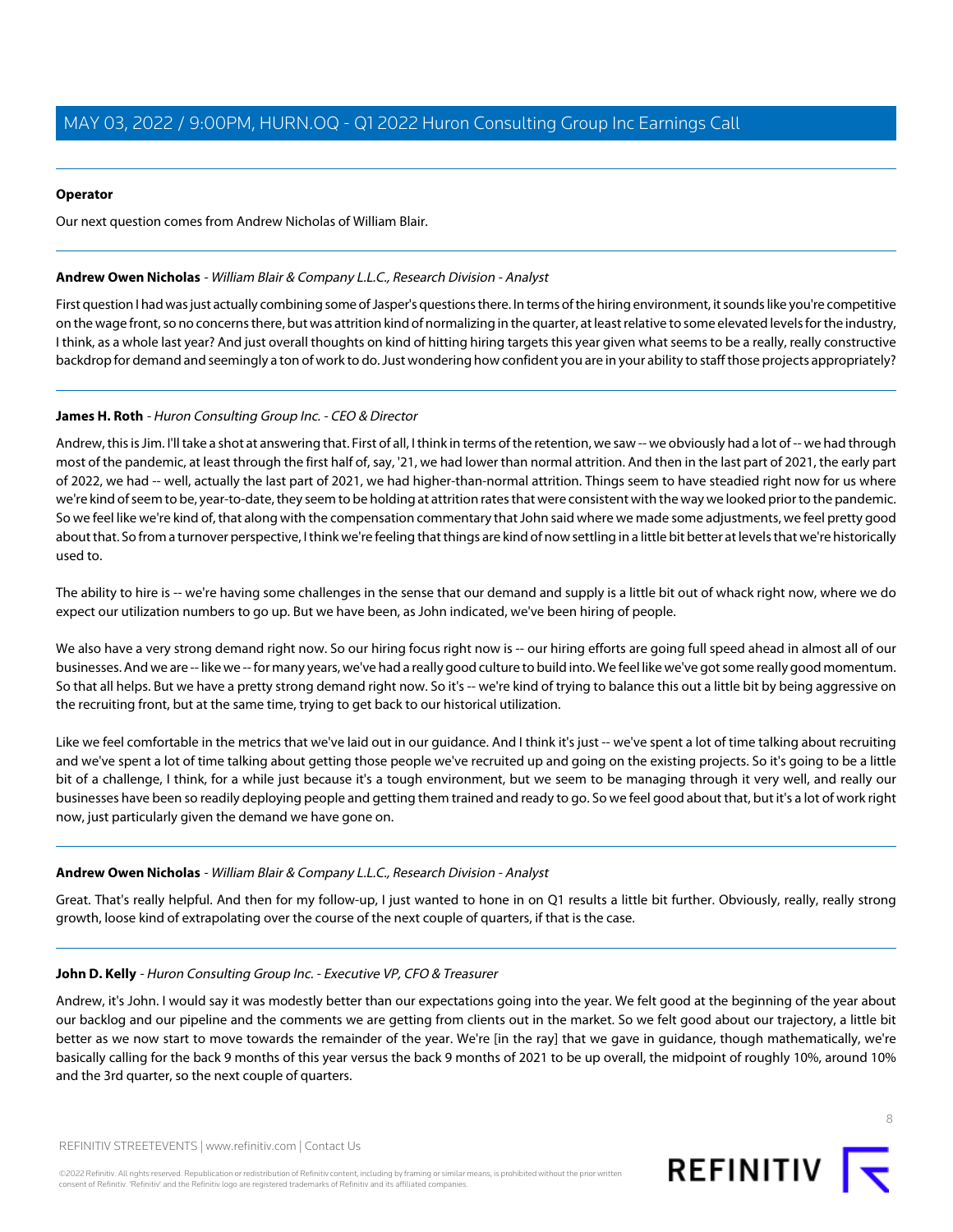And then we were a little bit more cautious on the fourth quarter, primarily just because it was a very strong fourth quarter last year. So it's a little bit of a tougher comp. But also it's just so early in the year. And typically, we wouldn't be raising guidance this early, but we felt like we were able to do so based on the strength of the first quarter. But given that it's still only early May, we still have the remaining 9 months of the year.

### **James H. Roth** - Huron Consulting Group Inc. - CEO & Director

And Andrew, this is Jim. I'll just add to what John said, and that is, yes, we were a little bit surprised. It's interesting because the demand can be quantified, to a large extent. The part that we try to focus on, though, is what's causing the demand. And I think the answer to that question is probably the most important thing because that's what gives us comfort as to where things are going in the future.

And we saw the last year has been really tough for providers for some of the reasons I outlined in my script early on. And in education, some of the same thing. I think there are both those 2 businesses -- those 2 industries went through a tremendous amount of challenges during the pandemic, and we saw that once the pandemic began to ease, we saw the demand for our services growing much quicker.

So it's a very significant kind of front to center on so many of our clients right now, and that's what's driving our demand. So we're not that surprised at the reasons for it. But we anticipated a solid growth this year, and we kind of predicted that earlier on. But I think even the levels we saw in Q1 probably surprised us a little bit. And we do feel pretty good about the way things are evolving for the rest (technical difficulty)

#### **Operator**

<span id="page-8-0"></span>(technical difficulty) comes from Bill Sutherland of Benchmark Company.

#### **William Sutherland** - The Benchmark Company, LLC, Research Division - Senior Equity Analyst

Well, guys, the growth in Education, of course, was particularly outsized. And I'm curious if there were any mix changes that kind of were part of the (technical difficulty)

#### **John D. Kelly** - Huron Consulting Group Inc. - Executive VP, CFO & Treasurer

The mix, it was really strong, Bill, across the entire segment, which was the trend line that we saw exiting last year. I guess the comment I'd make is if you go back to 2021, one of the things that we discussed was really starting even the second -- so early in the second quarter last year, but certainly in the third and fourth quarter, really the commentary was we feel really good about the growth that's coming in digital based on what we see in the market based on deals we had closed that we knew we're going to be ramping up.

But I'd say you are seeing that effect now, which is something that we forecasted would happen, which would be you still have very strong demand in the research and strategy parts of the business. But now you are starting to get that run rate came where we were able to close last year on what's now a much more robust environment from a digital perspective.

#### **William Sutherland** - The Benchmark Company, LLC, Research Division - Senior Equity Analyst

And is the -- in Healthcare and Education, are the deal sizes any change that's noticeable there, or pretty much the same?

#### **John D. Kelly** - Huron Consulting Group Inc. - Executive VP, CFO & Treasurer

I think they're pretty much the same. There's nothing -- not also -- this is a mix of small-sized jobs, medium-sized jobs, and there are some larger ones too in both of those segments.

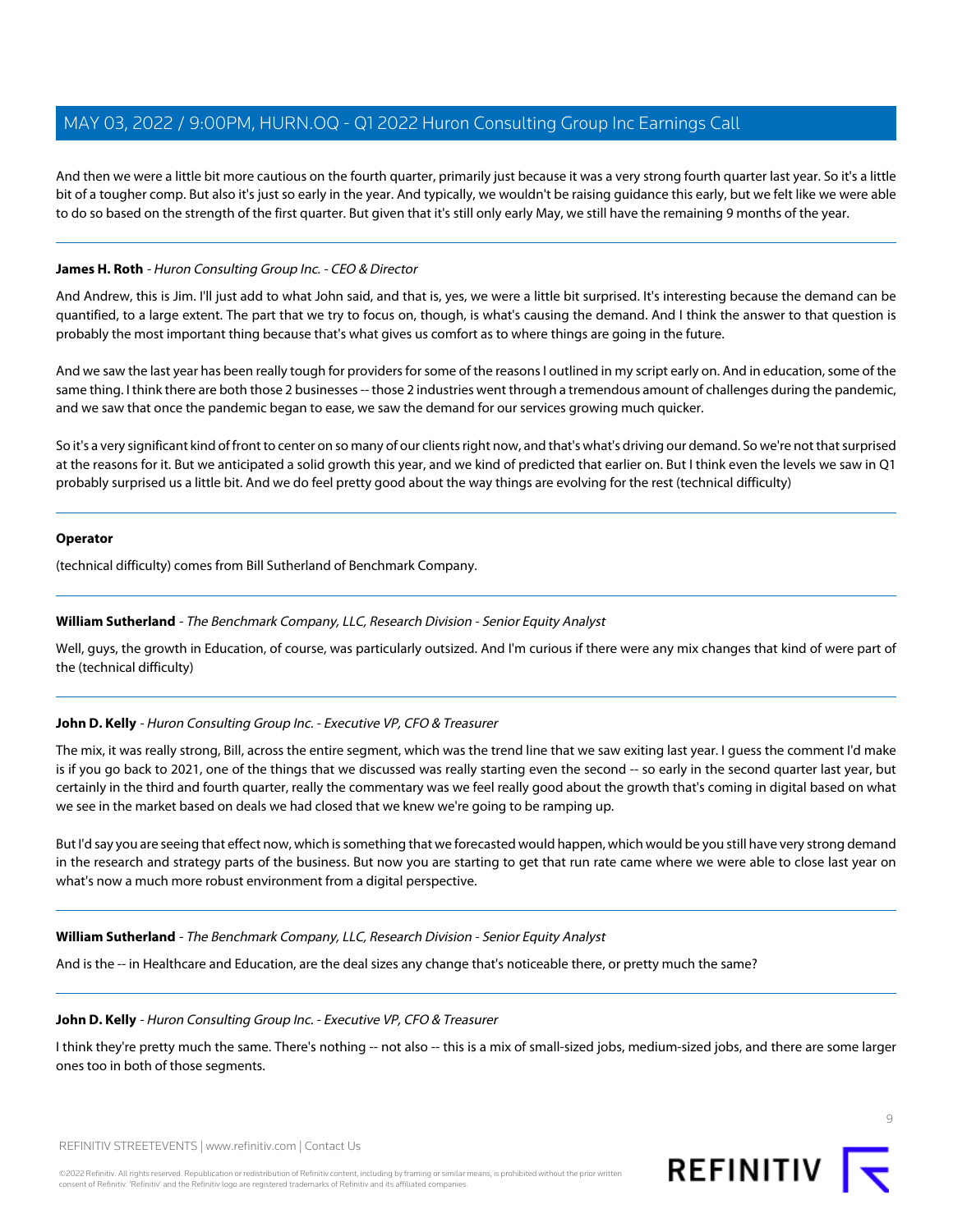### **William Sutherland** - The Benchmark Company, LLC, Research Division - Senior Equity Analyst

And since full year guidance does imply kind of a sequentially flat rest of the year, does that mean -- I'm assuming that you can -- that's why you're thinking you should see some utilization benefit going forward.

### **John D. Kelly** - Huron Consulting Group Inc. - Executive VP, CFO & Treasurer

Yes. I mean from our perspective, Bill, we certainly are hopeful that at the end of the year, we're looking back and that we were up towards the upper end of the range versus the midpoint. But I think at this point, given how early it is, it makes sense for us to -- here's versus last year, and then we'll probably just be a little bit cautious on the fourth quarter. But our hope is, based on the demand trend lines that we see in the market that, that fills in as the year goes on and that we're able to trend towards the upper half of the range versus just at the midpoint.

#### **William Sutherland** - The Benchmark Company, LLC, Research Division - Senior Equity Analyst

Okay.

### **James H. Roth** - Huron Consulting Group Inc. - CEO & Director

Okay. Maybe put it a different way, though. I guess not in a different way, but just -- I think we want to just kind of balance the 2 of them and not get too carried away at the asset. So we feel -- we reiterate that we feel really good about the demand. We just wanted to be a little bit cautious about all these kind of external events and just not assume that we're not going to have [huge] impact on anything.

# **William Sutherland** - The Benchmark Company, LLC, Research Division - Senior Equity Analyst

Sure. And the last one, I was just kind of interested in kind of the status of the -- or kind of the profile and I forget it, you got into it on the Investor Day. Should have gone back and looked.

# **James H. Roth** - Huron Consulting Group Inc. - CEO & Director

Yes. We're at different stages. We had our first engagement in this area. We really -- we started doing right when COVID hit and that was in March or actually April of 2020. I think probably right now, my guess is one way we should have performed, helping them develop this. And each system goes at their own pace. So want to be very aggressive with a large number of virtual beds, Others are more conservative as they kind of see what their market is going to look like and how it fits in with their operations. But we have a growing business in that area and in the whole concept of hospital, we feel pretty good about the way that's going as well.

#### **William Sutherland** - The Benchmark Company, LLC, Research Division - Senior Equity Analyst

And are you all just curiously classifying it in terms of 2 groups, consulting or digital?

#### **John D. Kelly** - Huron Consulting Group Inc. - Executive VP, CFO & Treasurer

Likely home, work, and in consulting.



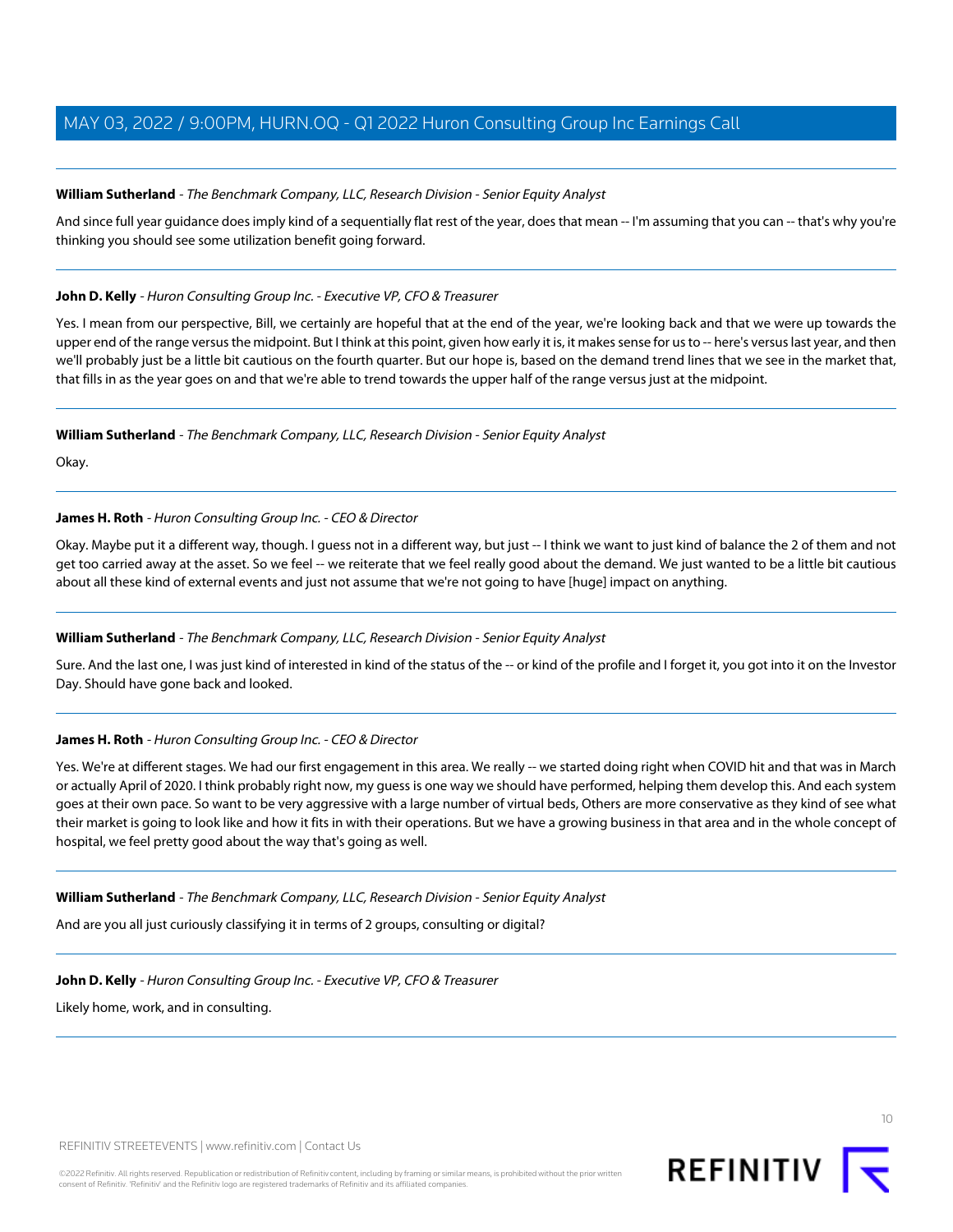#### **Operator**

(Operator Instructions) Our next question comes from the line of Kevin Steinke of Barrington Research.

#### <span id="page-10-1"></span>**Kevin Mark Steinke** - Barrington Research Associates, Inc., Research Division - MD

Just wondering, as we look at the increased revenue guidance, if there's any meaningful change we should think about at all?

#### **John D. Kelly** - Huron Consulting Group Inc. - Executive VP, CFO & Treasurer

Yes, Kevin, I think the way I would think about it is at this point, we expect the Healthcare segment to be low double-digit growth for the full year. We expect the Education segment to be low 20% range for the full year. And then probably similar expectations to what we had as of the February call for the commercial business and the...

#### **Kevin Mark Steinke** - Barrington Research Associates, Inc., Research Division - MD

<span id="page-10-0"></span>I still -- I know it's still kind of early on with regard to the operating model changes that you discussed on your last call and at the Investor Day, but is there anything you're seeing in how the business is operating now that you can tie to maybe a strengthening in the business (inaudible) just so maybe we can point to some tangible evidence of how those operating model changes are benefiting your company?

#### **C. Mark Hussey** - Huron Consulting Group Inc. - President & COO

Kevin, it's Mark. I think it's -- when you look at the demand in the current quarter, I would say it's largely unrelated to the operating model because we really just launched it. But just keep in mind, too, we have really been working collaboratively in our business for many, many years. And so that really predates the operating model. And so in some respects, it isn't surprising that we're getting good results from it, but I wouldn't maybe directly attribute it. I do think from an operations point of view, it's really now launched and wide and doing well.

For say, like a global capability as an example, we surpassed 1,000 employees in India in the quarter, which was a milestone for us, and I think we shared we started with, perhaps in 2015, 30 or 40. So it's grown dramatically and continues to be an important part of our future. Our Global Products team, which is about 400 employees, we've been accelerating development in some of our largest differentiated software products. And so that's all going in the right direction.

And then Global Analytics team is focused on driving data insights and innovation. So I think we're just really getting started on what we would think are the significant opportunities for continued growth and margin expansion and really for our people, too, with just broader opportunities for growth and development. So overall, we feel like it's all on a very good track right now.

#### **James H. Roth** - Huron Consulting Group Inc. - CEO & Director

Kevin, this is Jim. I would totally agree with Mark. And in fact, I would also add, I mean, you're right. We can't -- I don't know that we can specifically outline, have to attribute revenues to this other than to say that the fundamental things we wanted to accomplish was really to be in a much better position to bring our collective set of capabilities together to our clients and not do it in the kind of the more structured silos that we had prior to this.

And I think it's working really well. I mean these are kind of qualitative observations, but we've seen so many more people coming to working together across boundaries that really didn't happen as often before, and people are excited about it. I think frankly, even just having people see from the first time recording -- showing our first quarter results into the new reporting segment in real time, I think really gets people to understand

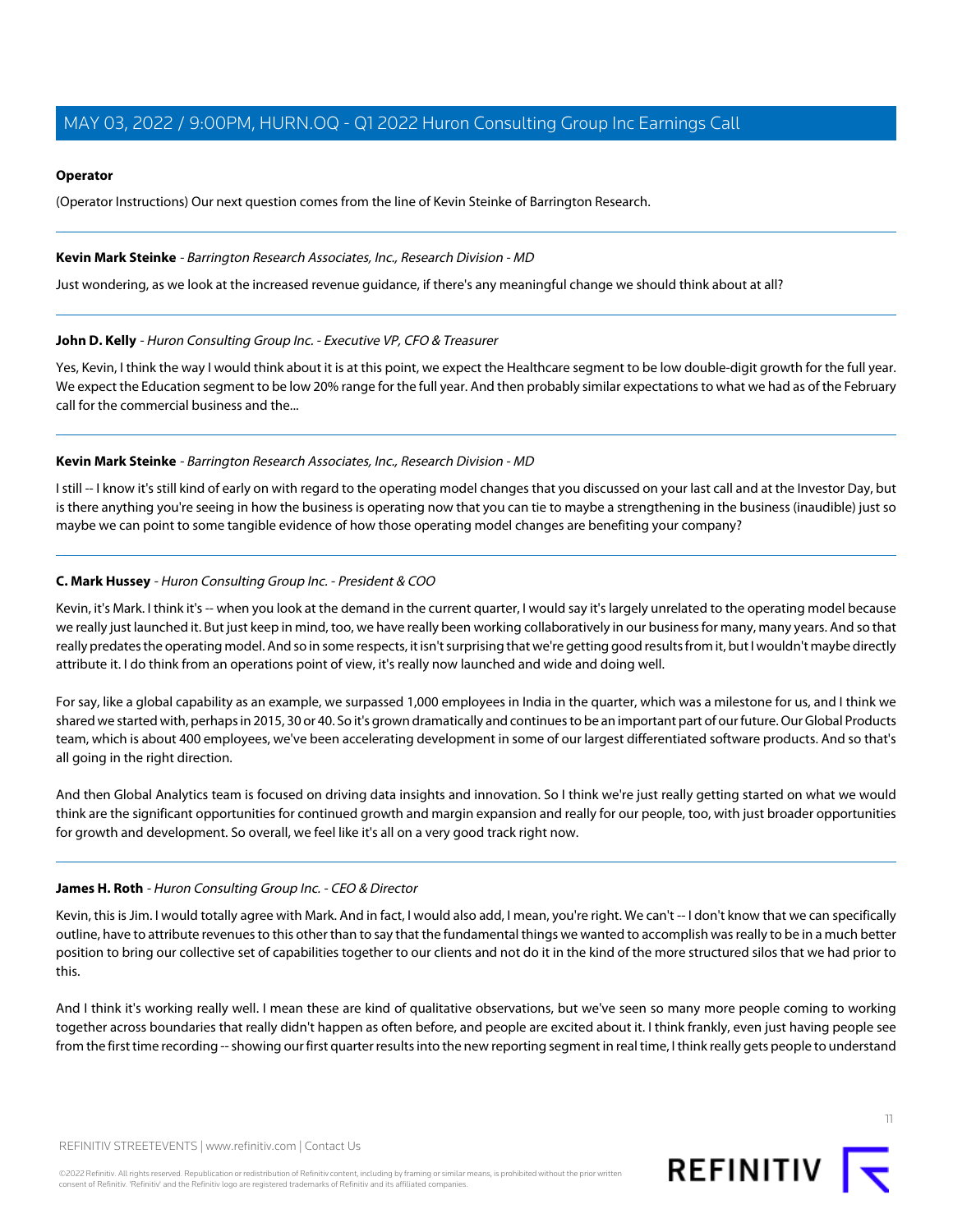this is how -- this is really going to help to see them grow, how the initiatives are going to grow, how the capabilities are going to grow. I think it's been very meaningful.

So I have been -- I mean it certainly it's not the easiest thing in the world to do, and it's not going to work out some issues, but I think it is going -from my end, it's going very well. And I think it's going to continue to be one of the things that's going to enable us to achieve our goals in the intermediate and long term. I feel really good about the way it's gotten out of the box.

#### **Kevin Mark Steinke** - Barrington Research Associates, Inc., Research Division - MD

Okay. And I guess lastly, I wanted to ask about the challenges that you talked about your health care clients facing with labor cost pressures and reliance on outside staffing firms and the like. I mean is there anything you can do specifically to help them address those challenges or that you're kind of mixing into your offerings as you approach them?

#### **James H. Roth** - Huron Consulting Group Inc. - CEO & Director

Well, Kevin, I think there's a lot that we can do. I mean the problem, as always, and it certainly is true in health care now, but frankly, it's true in a lot of other places that you bump up against, they've got their own financial objectives that they're trying to get at. And as you just go back and try to achieve those financial objectives, you bump up against kind of cultural issues that they have about what kind of organization it is.

And so I think it's just kind of from a -- we help them not just identify ways to narrow the gap between the increase in costs and the revenues that are coming in at a much lower pace. We're trying to close that gap. We're trying to find ways that will be culturally acceptable and operationally acceptable. And a lot of what we do is we do that through technology in some part, but we also have them strategically go back and kind of look at everything that they're doing and trying to figure out, can we keep doing the same things in the same way.

So it's a block-by-block evaluation, but -- and it's not easy. I think one of the things that's really come across hard is that -- I mean we've talked about some of these challenges even pre-pandemic. And then pandemic hit and you had like this whipsaw where you had a ton of COVID-related costs come on early, and then you have some COVID relief coming in. But now I think the biggest issue that they're facing, as I indicated, was they just have a compensation base that's rising much, much faster than reimbursement trends, and that has everyone concerned because there are no easy answers for that. And that's why -- that's one of the reasons driving our demand right now.

#### **Operator**

Seeing no more questions in the queue, I'd like to turn the call back over to Mr. Roth.

#### **James H. Roth** - Huron Consulting Group Inc. - CEO & Director

Thank you all for spending time with us this afternoon. We look forward to speaking with you again in July when we announce our second quarter results. Have a good evening.

#### **Operator**

That concludes today's conference call. Thank you, everyone, for your participation.